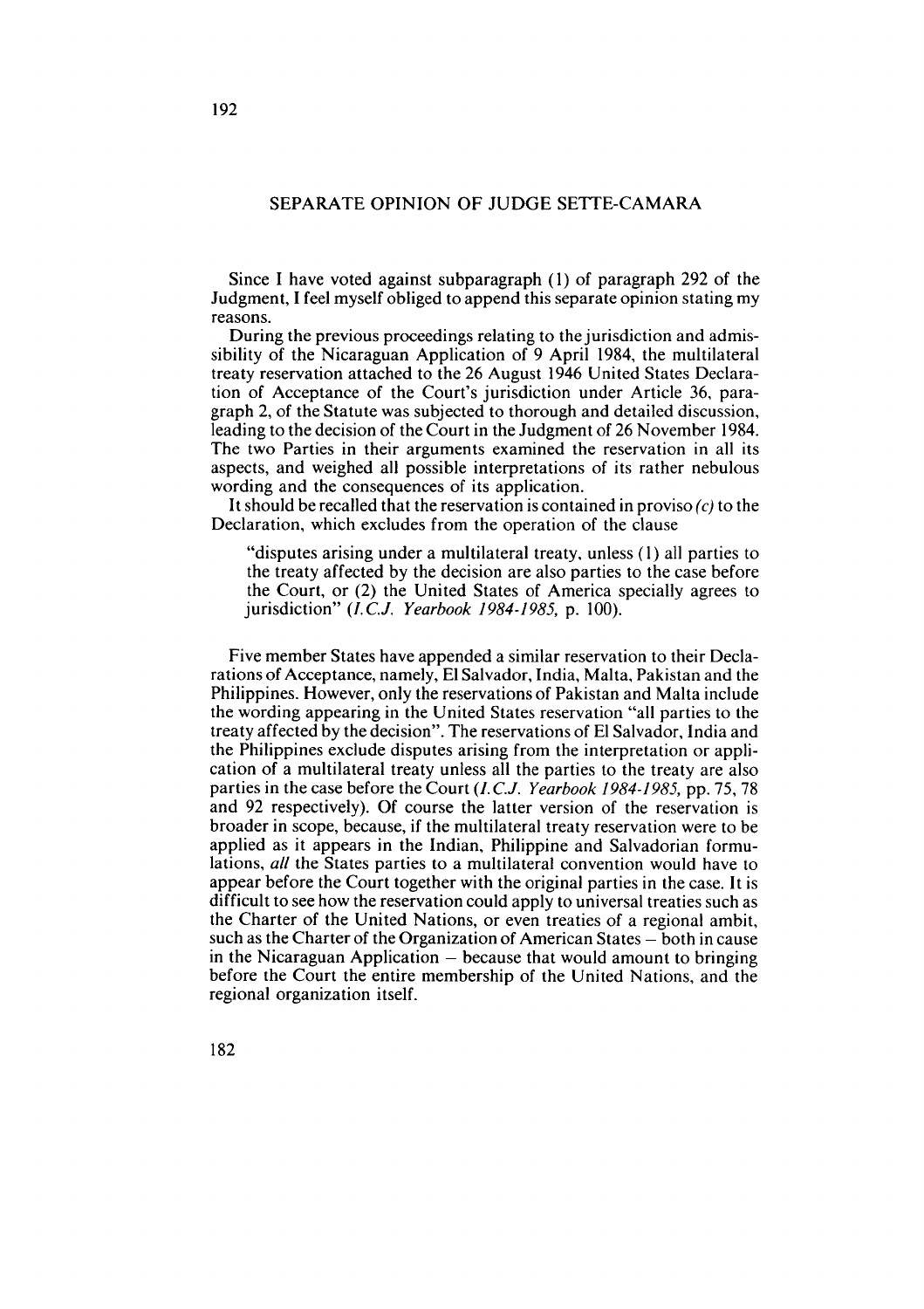The multilateral treaty reservation has been widely criticized by publicists ever since the 1946 United States Declaration was deposited with the Secretary-General of the United Nations. Indeed several writers, including some eminent American scholars, have considered it ambiguous, redundant and superfluous. Counsel for the United States recognized the doubts connected with the ambiguity of its formulation (hearing of 15 October 1984, afternoon) :

"As the United States indicated in its Counter-Memorial, scholars discussing the reservation at the time of its inclusion in the declaration disagreed about whether the reservation required the presence before the Court of al1 treaty parties, or only of those treaty parties that would be affected by the Court's decision."

Moreover, at that time, there were also doubts as to the unclear wording of the proviso, especially as to whether it referred to "the treaty affected" or to "al1 parties affected".

In the present case the United States, while participating in its previous stages, has had the opportunity to clarify its construction of the meaning of the reservation. The United States Counter-Memorial contended in paragraph 252 (p. 105) :

"The Court may, therefore, exercise jurisdiction over Nicaragua's claims consistent with the multilateral treaty reservation only if al1 treaty parties affected by a prospective decision of the Court are also parties to the case."

And in paragraph 253 (p. 105) it spelled out the "specific concerns" behind the reservation :

"The multilateral treaty reservation reflects three specific concerns : (1) the United States does not wish to have its legal rights and obligations under multilateral treaties adjudicated with respect to a multilateral dispute unless the rights and obligations of **al1** the treaty parties involved in that dispute will also be adjudicated ; (2) adjudication of bilateral aspects of a multilateral dispute is potentially unjust in so far as absent States may have sole possession of facts and documents directly relevant to the rights of the parties to the adjudication inter se ; and **(3)** adjudication of bilateral aspects of a multilateral dispute will inevitably affect the legal rights and practical interests of the absent States."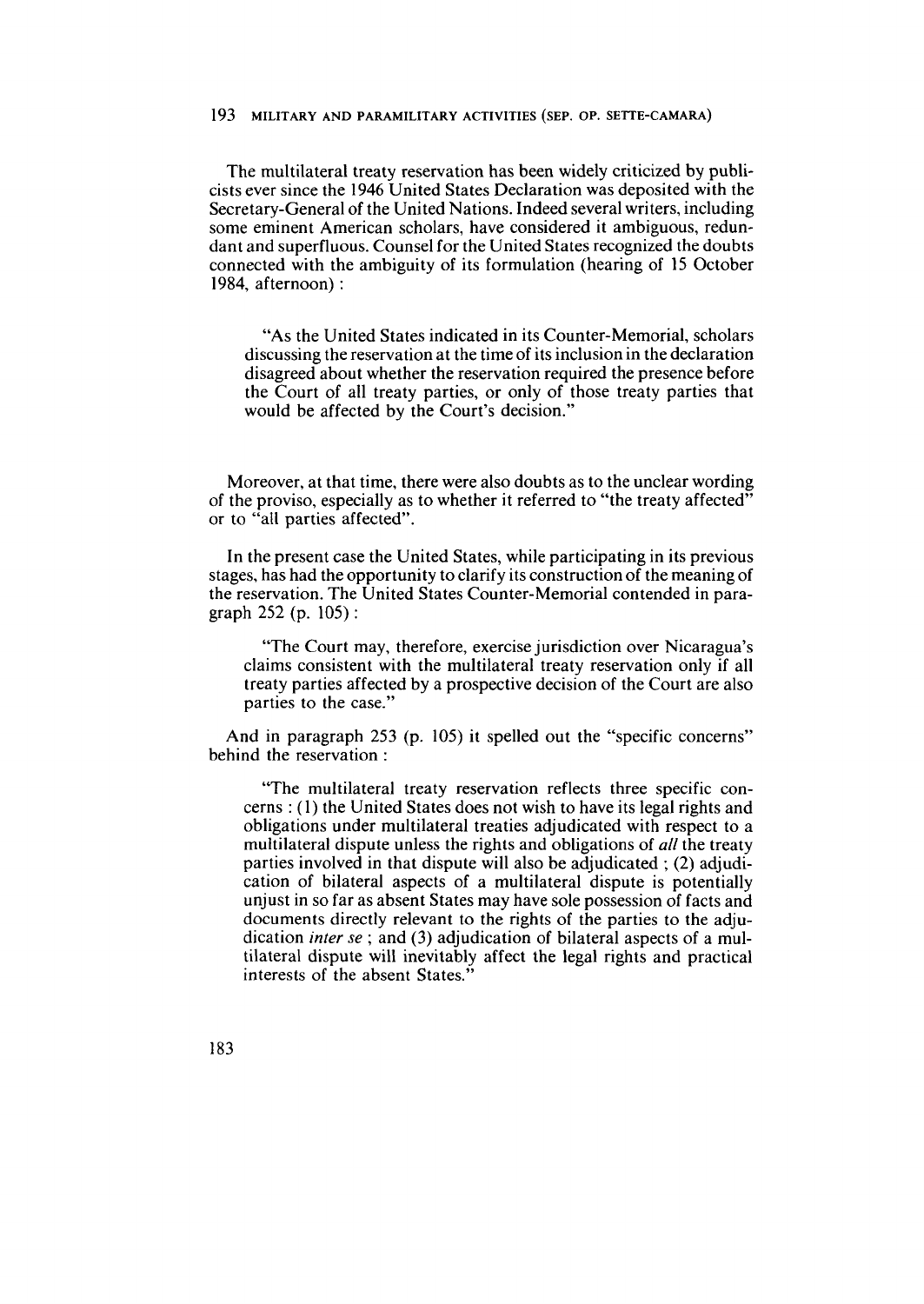This threefold description of the reasons inspiring the reservation is not altogether convincing. As to the first point, it would indeed be extraordinary if a State making a declaration of acceptance of the Court's jurisdiction were to append to it reservations to protect the rights and interests of third States.

In his separate opinion to the Judgment of 26 November 1984 Judge Ruda rightly observes :

"it does not seem logical that a State submitting a declaration accepting the compulsory jurisdiction of the Court, but excluding certain matters affecting its own interests from thejurisdiction, should act on behalf of third States" *(I.C.J. Reports* 1984, p. 456, para. 22).

The second point is equally unpersuasive. The "sole possession of facts and documents" by a third State is outside the competence of the Court to appraise. And this specific knowledge has nothing to do with participation in a multilateral treaty. It is possible that a State which is not a party to the treaty might possess such "facts and documents". Thirdly, it is certainly not true that "adjudication of bilateral aspects of a multilateral dispute will inevitably affect the legal rights and practical interests of the absent States" (emphasis added). It might, or rnight not, affect them. In the November 1984 Judgment the Court itself gave a specific example of a possible situation in which there would be no third State affected by the decision :

"By way of example we may take the hypothesis that if the Court were to decide to reject the Application of Nicaragua on the facts, there would be no third State's claim to be affected." *(I.C.J. Reports*  1984, p. 425, para. 75.)

In the Judgment of 26 November 1984 the Court dealt extensively with the multilateral treaty reservation in paragraphs 72 to 76 *(I.C.J. Reports*  1984, pp. 424-426). Having recognized the obscurity of the wording of the proviso, and referred to the difficulties of interpretation which can be traced back to its drafting, and having weighed up the meaning of similar reservations on the part of other States, the Court found, in paragraph **73,**  that in no way could the reservation bar adjudication, because Nicaragua's Application relied not only on conventional law but also on violation of a number of principles of customary and general international law, such as the non-use of force, non-intervention, respect for the independence and territorial integrity of States and freedom of navigation. These principles are valid and binding in themselves, even if they have been enshrined in the provisions of multilateral treaties. The Court observes that the States to which the argument of the United States refers, the neighbours of Nicaragua, namely, Costa Rica, Honduras and El Salvador, have al1 made declarations of acceptance of the Court's jurisdiction and could at any time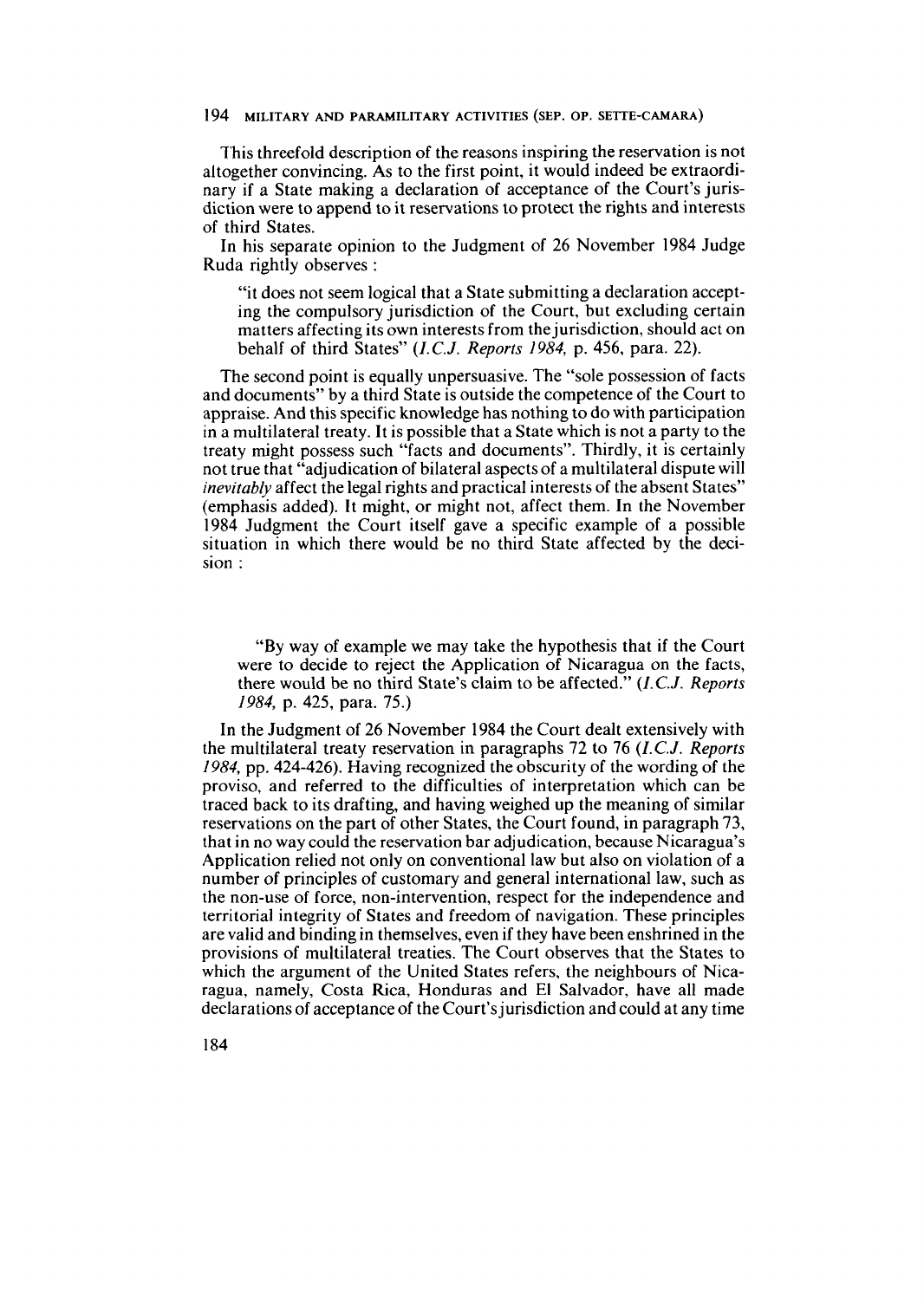institute proceedings against Nicaragua if they felt their rights and interests to be in jeopardy. They could also resort to the incidental procedure of intervention under Article 62 or 63 of the Statute *(I.C.J. Reports* 1984, p. 425). Indeed, when considering the Declaration of Intervention filed by El Salvador on 15 August 1984 – which was rejected as untimely, because of the fact that the Court was entertaining the jurisdictional phase of the proceedings -, the Court did preserve the rights of El Salvador to intervene on the merits. But El Salvador did not use these rights. Nor did Honduras and Costa Rica, the only States that could possibly be affected by a decision of the Court in the current case.

The 1984 Judgment emphasized in paragraph 75 that : "it is only when the general lines of the judgment to be given become clear that the States 'affected' could be identified" *(I.C.J. Reports* 1984, p. 425).

Therefore the question whether other States are affected by the Judgment could only be finally settled during the merits phase of the Judgment. That is why the Court, considering that the former procedure of joinder of preliminary objections to the merits has been done away with as from the 1972 revision of the Rules of Court, decided to resort to Article 79, paragraph 7, of the present Rules. The Rule was used for the first time, and the Court found that

"the objection based on the multilateral treaty reservation of the United States Declaration of Acceptance does not possess, in the circumstances of the case, an exclusively preliminary character, and that consequently it does not constitute an obstacle for the Court to entertain the proceedings instituted by Nicaragua under the Application of 9 April 1984" *(I.C.J. Reports* 1984, pp. 425-426, para. 76).

The decision of the Court to apply Rule 79, paragraph 7, **1** submit, is sound and logical. It is only when the general lines of the Judgment to be given become clear that the States "affected" can be identified, if they exist at all. It is a curious situation : the finding as to whether there are third States parties to the multilateral treaties in question "affected" by the decision, and which they are, can be established only *expostfacto.* At the same time the reservation, although not having an exclusive preliminary character, remains a preliminary objection to jurisdiction. at least in so far as one of the sources of the law to be applied will be the multilateral treaties invoked by Nicaragua in its Application of 9 April 1984.

In these circumstances, the Court feels itself under the obligation to ascertain whether its jurisdiction is limited by virtue of the reservation in question (para. 47 of the present Judgment) and does so in a lengthy and exhaustive manner in paragraphs 47 to 56 of the Judgment.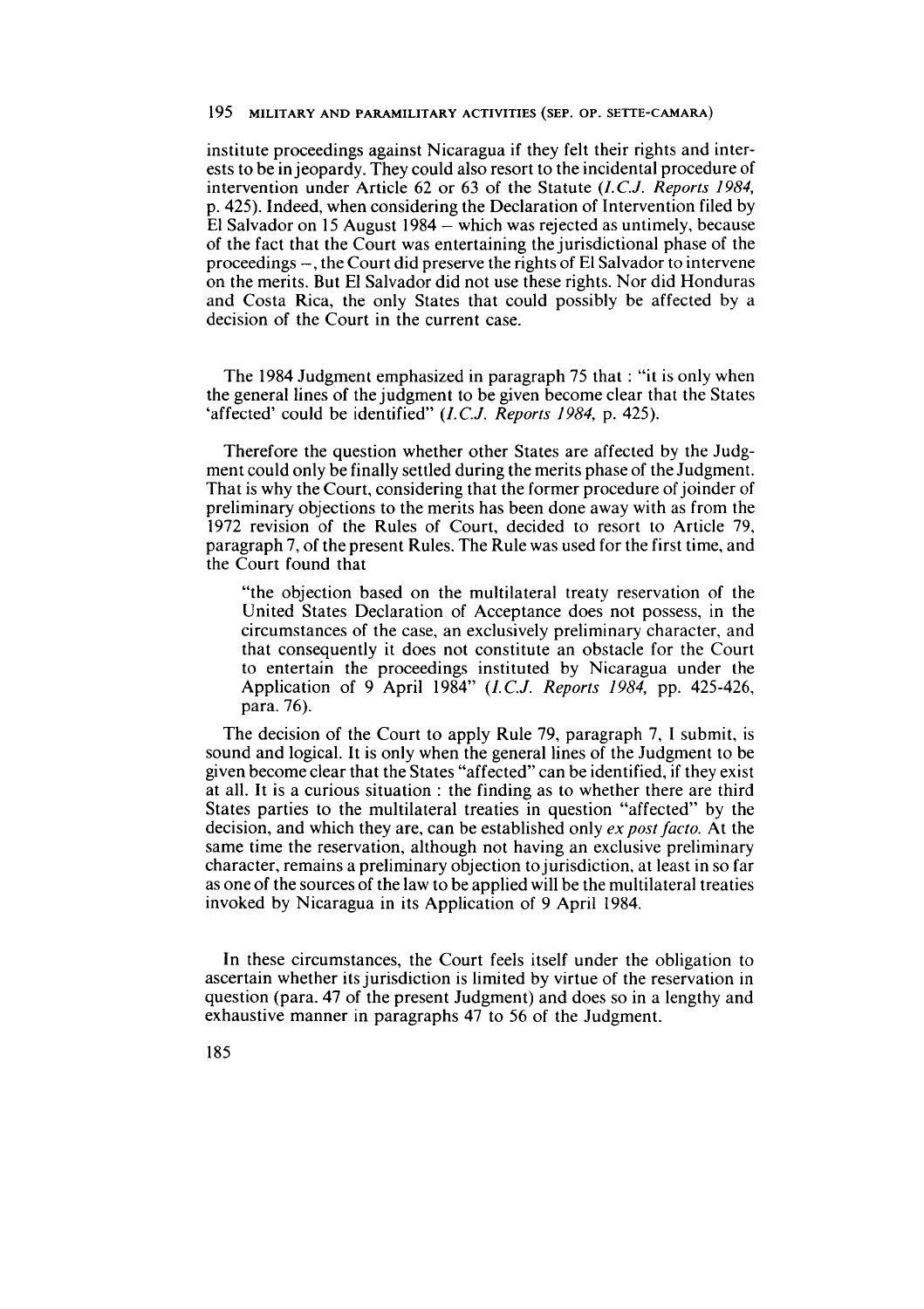It should be noted that this is a *sui generis* procedural situation, because although the jurisdictional phase of the case has been closed with the Judgment of 26 November 1984, one question of a preliminary character (albeit not "exclusively" so) was left pending, and the decision on that question should determine the law applicable and hence the whole structure of the Judgment.

The Court starts its examination of the problem by restricting the field to which the reservation could be applied, in relation to both the multilateral treaties involved and the States which might potentially be affected. Since Nicaragua has recognized that the duties and obligations arising from the Montevideo Convention on the Rights and Duties of States of 26 December 1933, and the Havana Convention on the Rights and Duties of States in the Event of Civil Strife of 20 February 1928 have been subsumed by the Charter of the Organization of American States, the Court considers

"that it will be sufficient to examine the position under the two Charters [the Charter of the United Nations and the Charter of the Organization of American States], leaving aside the possibility that the dispute might be regarded as 'arising' under either or both of the other two conventions" (para. 47 of the Judgment).

On the other hand, in spite of the fact that the United States, in the jurisdictional proceedings, had listed Costa Rica, Honduras and El Salvador as States that could be "affected", the Court confines its consideration to El Salvador, because :

"It is primarily for the benefit of El Salvador, and to help it to respond to an alleged armed attack by Nicaragua, that the United States claims to be exercising a right of collective self-defence, which it regards as a justification of its own conduct towards Nicaragua." (Para. 48.)

**1** have no objection to the criteria chosen by the Court to restrict the area of application of the multilateral treaty reservation. In some ways it simplifies the problem, although it is undeniable that  $H$ onduras  $-$  from whose territory the *contras* operate - is as involved in the dispute as El Salvador, to say the least. But the crux of the question is that the whoie of the United States argument rests on the use of the right of collective self-defence. El Salvador, in its Declaration of Intervention of 15 August 1984, told the Court that it considered itself the victim of an armed attack by Nicaragua, and that it had asked the United States to exercise on its behalf the right of collective self-defence.

In paragraph 292, subparagraph (2), the Court

*"Rejects* the justification of collective self-defence maintained by the United States of America in connection with the military and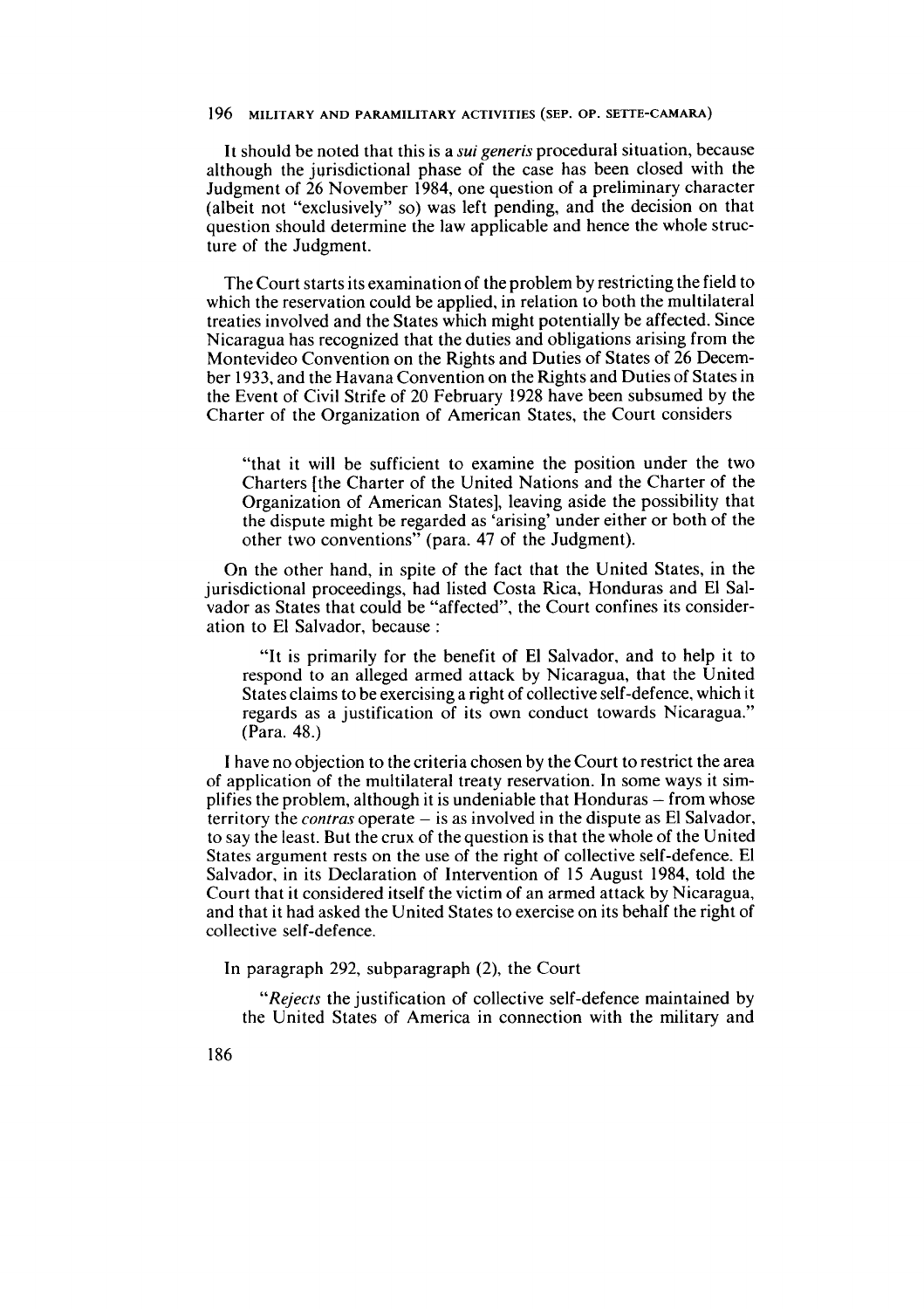paramilitary activities in and against Nicaragua the subject of this case."

The justification of collective self-defence, belatedly invoked by the United States during the proceedings on jurisdiction and admissibility in 1984, if valid. should retroact at least to December 1981 when the abovementioned activities actually began. Obviously the rejection of the Court covers equally the same period. Therefore, collective self-defence never justified such activities and the decision of the Court in no way changes the nature and character of the acts of the United States. They were not justified by collective self-defence and they continue not to be so. Hence, if there is no change in the actual situation, 1 do not see how El Salvador can claim to be "affected" by the decision of the Court. In its argument Nicaragua never placed in issue the right of El Salvador to receive from the United States al1 kind of assistance, military or otherwise (Memorial of Nicaragua, p. 193, para. 37 1). Therefore, El Salvador's rights in this respect cannot be affected by a decision of the Court in favour of Nicaragua. The decision of the Court in paragraph 292, subparagraphs **(3),** (4), (5), **(6),** (7),  $(8)$ ,  $(9)$ ,  $(10)$  and  $(11)$ , I submit, could in no way affect the rights or obligations of El Salvador. The same can be said of the provision in subparagraph (12), calling on the United States to cease and desist immediately from the acts in question. El Salvador preserves its rights of receiving full support from the United States for its defence. But it can hardly be argued that El Salvador can claim a right to the continuance of direct or indirect military or paramilitary actions of the United States against Nicaragua, which are unrelated in any way to the territory of El Salvador. As for subparagraphs  $(13)$  and  $(14)$  – obligation in respect of reparation to be paid by the United States  $-$ , (15) - form and amount of reparation, to be settled by the Court  $-$  and (16)  $-$  calling on the Parties to settle the dispute by peaceful means  $-$ , they have nothing to do with El Salvador. Therefore the decision of the Court as it stands in the operative part of the Judgment could in no way "affect" El Salvador such as to warrant application of the multilateral treaty reservation. In this sense **1** do not concur with paragraph 51 of the reasoning. Nor do **1** agree with the argument contained in paragraph 53. The distinction between "adversely" affecting and otherwise, is irrelevant and beside the point. Nothing in the operative clause of the Judgment could, 1 submit, "affect" the rights or obligations of El Salvador either "adversely" or "favourably".

Likewise, **1** disagree with the conclusion in paragraph 56 that the Court is debarred from applying the Charter of the United Nations, as a multilateral treaty.

Paragraph 55 of the Judgment discusses the same problem of the application of the multilateral treaty reservation in relation to the Charter of the Organization of American States, and especially in regard to Articles 18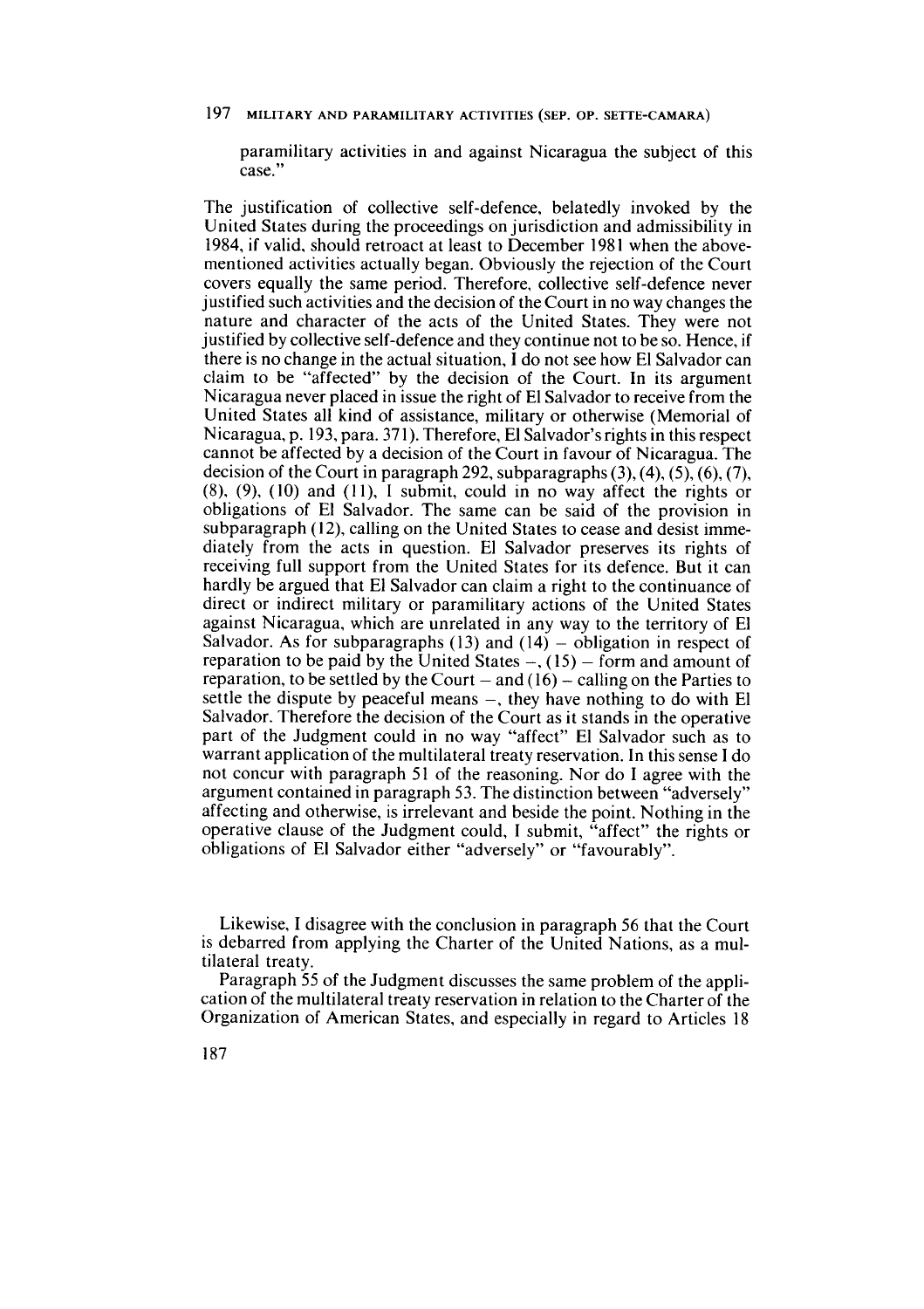and 20 dealing with non-intervention and the non-use of force. The Court concludes that it rnust regard itself as without cornpetence to deal with either of the two claims of breach of the OAS Charter. As to the alleged violation of Article 18 of the OAS Charter by the United States intervention in the interna1 or external affairs of Nicaragua, a subject disposed of by subparagraph (3) of the operative part, **1** fail to see by what stretch of imagination such a decision could be said to affect El Salvador.

The so-called Vandenberg Amendment applies to disputes under multilateral treaties which are also multilateral disputes. The current case is between the Applicant  $-$  Nicaragua  $-$  and the Respondent  $-$  the United States of America. Any other State which has any reason to consider that it might be affected by a Judgment of the Court, and which has jurisdictional links with the Parties in the case, and with the Applicant in particular, is free to initiate proceedings of its own or to intervene under Articles 62 and 63 of the Statute. The only relevance of the multilateral treaty reservation in the rnerits phase of the proceedings is, **1** subrnit, that the Court cannot ignore the problern of third States parties to multilateral treaties which might be affected by the Judgment, and should deal with it in the proper terrns, narnely that they are free to corne before the Court to defend their rights and interests if they so desire.

Of course the Court cannot ignore the existence of a certain generalized conflict in the Central American area. Judge Ruda, in his separate opinion appended to the Novernber 1984 Judgment, dealt with it in these words :

"It is true that there is a cornplex and generalized conflict arnong Central American countries, but not the whole conflict, with al1 its economic, social, political and security aspects, is subrnitted to the Court, only the claims of Nicaragua against the United States. Nicaragua has not presented any claims against Honduras, El Salvador and Costa Rica." *(I.C.J. Reports* 1984, p. 457, para. 24.)

We should abide by the categoric provision of Article 59 of the Statute, which confines the binding force of the *res* judicata to the parties in the case, and consequently bear in mind the fact that the expansion of the effects of the Judgment, so as to affect a third party, constitutes a departure from the general rule, and, like any exception, must therefore be founded in indisputable evidence.

For al1 these reasons 1 regret that the Court decided for the application of the multilateral treaty reservation, thereby precluding recourse to the Charter of the United Nations and the Charter of the Organization of Arnerican States as sources of the law violated by the Respondent.

1 recognize that States which voluntarily deposit declarations of acceptance of the jurisdiction of the Court, pursuant to Article 36, paragraph 2, of the Statute, are free to append to the declaration whatever reservations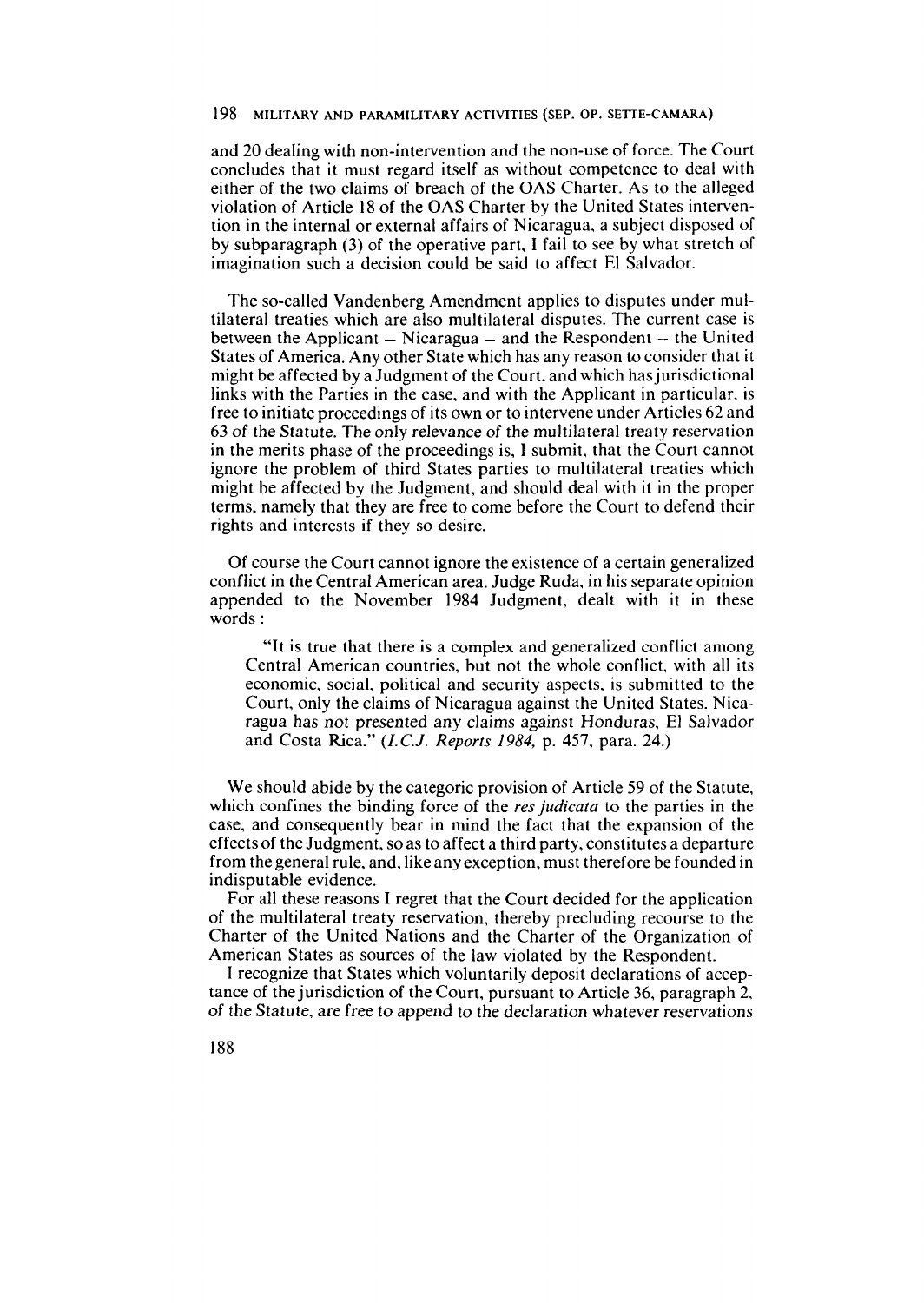they deem necessary. But at the same time, the Court is free, and indeed bound, to interpret declarations and appended reservations, as it has done on many occasions.

**<sup>1</sup>**submit that the law applied by the Judgment would be clearer and more precise if we resorted to the specific provisions in issue, and that there is nothing to prevent us from doing so.

The late regretted Judge Baxter has maintained the superiority of treaties over other sources as evidence of law in very cogent terms :

"The most telling argument for giving the treaty that effect is that it is superior to al1 other forms of evidence of the law. In the first place, the treaty is clear evidence of the will of States, free of the ambiguities and inconsistencies characteristic of the patchwork of evidence of State practice that is normally employed in proving the state of international law."

And further :

"As one looks at the present state of international law and attempts to see into the future, it should be quite clear that treaty law will increasingly gain paramountcy over customary international law." (R. R. Baxter, "Treaties and Custom", *Collected Courses of the Hague Academy of International Law,* Vol. 129 (1970-1), pp. 36 and 101.)

It is for the reasons set out above that I have no choice but to vote against subparagraph (1) of paragraph 292 of the Judgment. But I fully concur with the rest of the Judgment, as 1 firmly believe that the non-use of force as well as non-intervention  $-$  the latter as a corollary of equality of States and  $self-determination - are not only cardinal principles of customary inter$ national law but could in addition be recognized as peremptory rules of customary international law which impose obligations on al1 States.

With regard to the non-use of force, the International Law Commission in its commentaries on the final articles on the Law of Treaties said :

"the law of the Charter concerning the prohibition of the use of force in itself constitutes a conspicuous example of a rule in international law having the character of *jus cogens" (International Law Commission Yearbook,* 1966, Vol. II, p. 247).

As far as non-intervention is concerned, in spite of the uncertainties which still prevail in the matter of identifying norms of *jus cogens,* I submit that the prohibition of intervention would certainly qualify as such, if the test of Article 53 of the Vienna Convention on the Law of Treaties is applied. A treaty containing provisions by which States agree to intervene, directly or indirectly, in the interna1 or external affairs of any other State